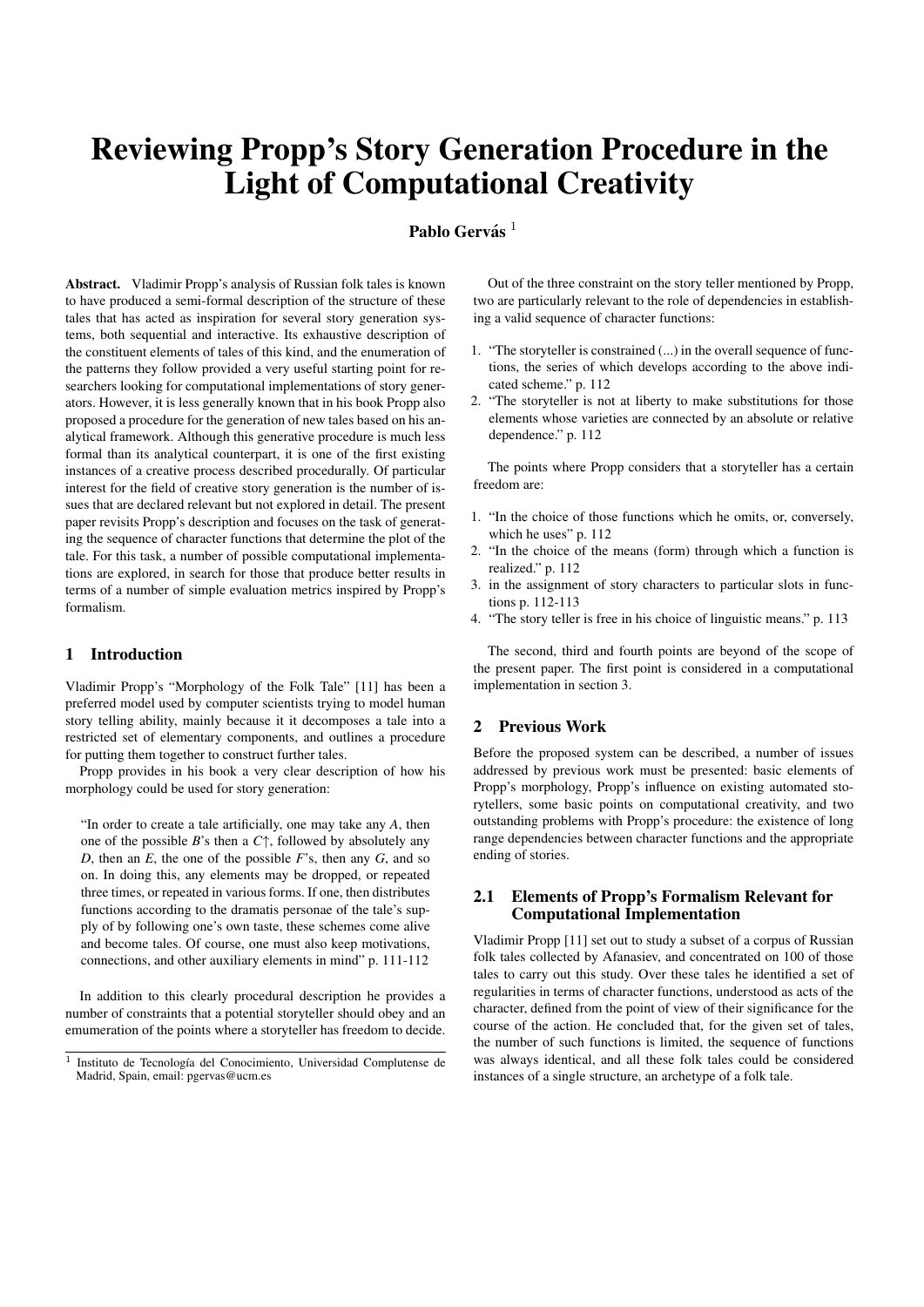The collection of tales that Propp focuses on involves stories built on combinations of a number of narrative ingredients: a protagonist sets out on a journey, usually triggered by a lack in his immediate environment or a villainy performed upon it, faces a villain, and in the process gets helped by a magical agent. A possible complication considered is the presence of an additional character that competes with the protagonist for the role of hero of the story, which involves additional ingredients such as a gradual unveiling of the hero's real role in the story, from initial presentation in disguise to the achievement of a reward towards the end, and usually involving recognition as a result of success on a difficult task.

The two cornerstones of Propp's analysis of Russian folk tales are a set of roles for characters in the narrative (which he refers to as *dramatis personae*), and a set of character functions. These two concepts serve to articulate the morphology as an account of the elementary structure of the tales. Both of these concepts are constructed specifically for the family of tales being considered. Therefore the set of roles includes fundamental elements such as the hero (who sets out on a journey), the dispatcher (who dispatches the hero on his journey), the villain (that the hero faces during the story), the donor (who provides the magical agent to the hero), the false hero (who competes with the protagonist for the role of hero of the story). Character functions are so named because, in Propp's understanding, they represent a certain contribution to the development of the narrative by a given character. In this paper we will be relying on this abstraction to focus on plot centred construction, giving the characters themselves a secondary role. This is not intended as a statement on the relative importance of these elements but as simplification to allow a partial improvement of one aspect while postponing treatment of the other. The set of character functions includes a number of elements that account for the journey, a number of element that detail the involvement of the villain, including the villainy itself, some possible elaborations on the struggle between hero and villain, and a resolution of the villainy, a number of elements that describe the dispatching of the hero, a number of elements that describe the acquisition of a magical agent by the hero, a number of elements concerned with the progressive unveiling of the hero's role in opposition to the false hero.

The sequence of character functions described by Propp is supposed to apply to all stories of the type described, so that any story will include character functions from this sequence appearing in the given order. With respect to the relative ordering, some deviation is allowed in that tales may depart from it by shifting certain character functions to other positions in the sequence.

#### 2.2 Propp in Existing Automated Storytellers

There have indeed been several attempts to use Propp's formalism as a basis for story generation. However, with only one exception [6], most of these attempts either were loosely inspired by Propp (Lang's Joseph system [8], Turner's MINSTREL system [14]) or relied on the part of Propp's framework designed for analyzing / describing folk tales, which they used to specify the building blocks for their systems but then combined with additional constructive techniques that had not been considered by Propp (such as case-based reasoning or interactive storytelling  $[5, 7, 4, 3]$ . Gervás  $[6]$  provides more detailed argumentation of how these various storytelling systems differ from Propp's description of the generative procedure he proposed based on his analytical framework.

The system developed by Gervás [6] does address a computational implementation of a story generator that more closely ressembles Propp's description of how his morphology might be used to generate stories.

It relies on the following specific representations for the concepts involved:

- a *character function*, a label for a particular type of acts involving certain named roles for the characters in the story, defined from the point of view of their significance for the course of the action
- a sequence of character functions chosen as backbone for a given story

To fulfill Propp's description of the morphology of a folk tale, the sequence of character functions that acts as backbone for a story has to be a subset of the character functions listed by Propp, appearing in a relative order that conforms with a given canonical sequence. Propp refers to this canonical sequence but mentions several possible ways of constructing it. The sequence of occurrences of Propp's characer functions taken as canonical sequence for this paper is constructed following the matrix employed by Propp in Appendix III for tabulating his analyses of stories from his corpus. This sequence includes several possible placements of certain character functions in the sequence, to capture the accepted possibilities for inversion. The actual set of character functions employed as canonical sequence is given in Table 1.

| test by donor             | difficult task       |
|---------------------------|----------------------|
| hero reaction             | branding             |
| acquisition magical agent | victory              |
| villainy / lack           | task resolved        |
| hero dispatched           | trigger resolved     |
| begin counteraction       | return               |
| acquisition magical agent | hero pursued         |
| departure                 | rescue from pursuit  |
| test by donor             | unrecognised arrival |
| hero reaction             | unfounded claims     |
| acquisition magical agent | false hero exposed   |
| transfer                  | transfiguration      |
| trigger resolved          | branding             |
| unrecognised arrival      | villain punished     |
| unfounded claims          | hero marries         |

Table 1. Set of character functions employed as canonical sequence.

struggle

Character functions are presented in two columns by their abbreviated name. A key point in the canonical sequence is the villainy / lack pair of character functions written in bold. These differ from all the others in that only one of them is ever included in any single story, and all stories must contain either one or the other.

Over these representations, an evaluation metric was developed to check for fulfillment of Propp's constraints. This metric involved a measure of conformance to a reference sequence of character functions (given a certain character function appearing in a candidate sequence of character functions, how many of the functions preceding/following it in the sequence are contained in the part of the reference sequence that goes before/after (the best scoring of) its appearances in the reference sequence; normalised as a percentage over the length of the sequence of character functions.

Based on this representation, the procedure originally sketched by Propp was subdivided into a number of stages, each one of which will be addressed by a different module in the folk tale generation system. Of these, the one concerned with producing the sequence of character functions employs an algorithmic procedure for generat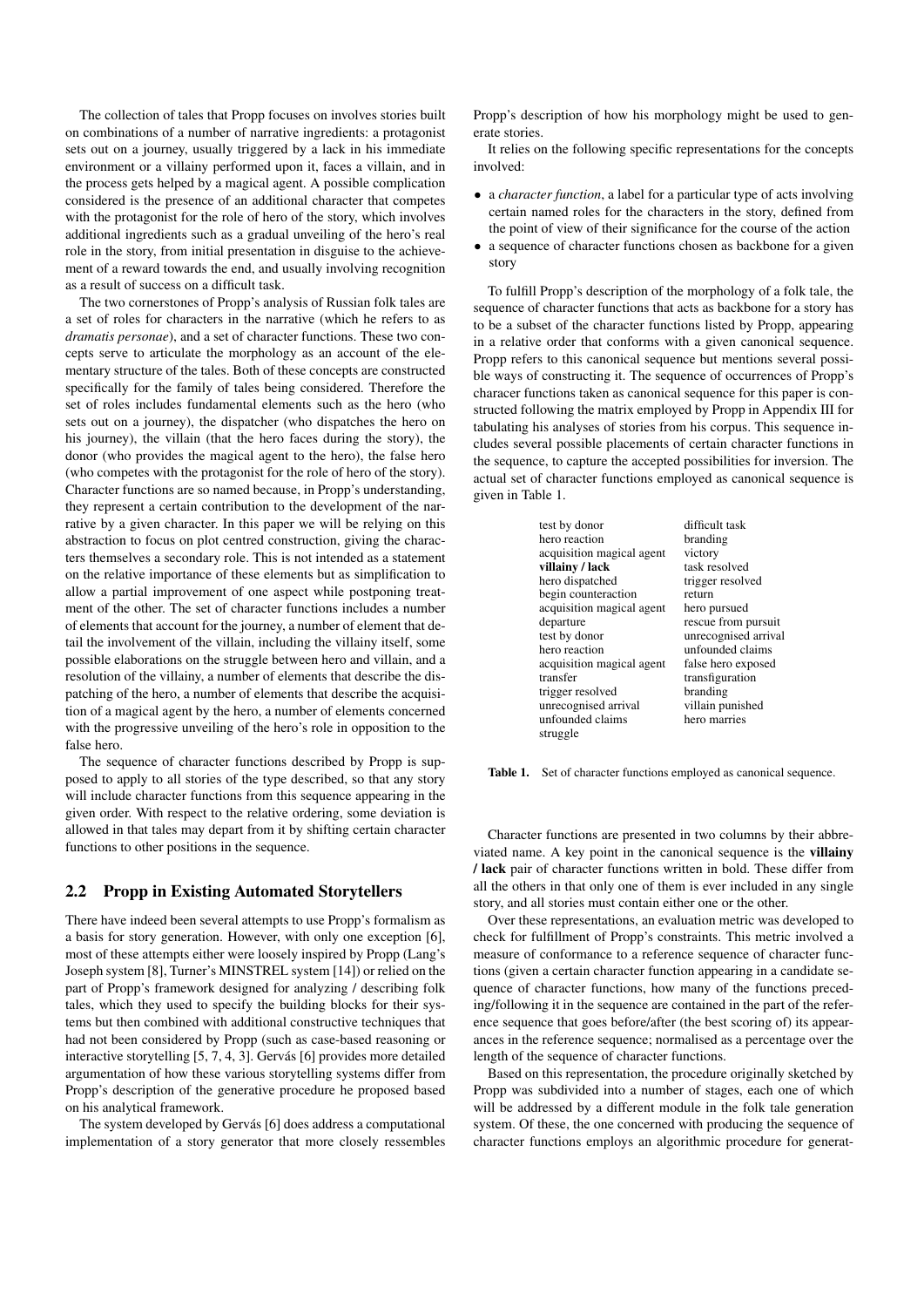ing a sequence of character functions considered valid for a tale. For this stage, Gervás considered a a number of computational options which were empirically tested for fulfillment of Propp's constraints as captured by the described metrics:

- a baseline character function sequence generator that randomly selects character functions, not necessarily in sequence, up to a randomly decided number
- a character function sequence generator generator that follows a canonical sequence of character functions, deciding at each stage whether to add an instance of the next character function in the canonical sequence to the sequence under construction or  $\text{not}^2$

### 2.3 Computational Creativity

Wiggins [15] takes up Boden's idea of creativity as search over conceptual spaces [1] and presents a more detailed theoretical framework intended to allow detailed comparison, and hence better understanding, of systems which exhibit behaviour which would be called creative in humans. This framework describes an exploratory creative system in terms of a septuple of elements, which include elements for defining a conceptual space as a distinct subset of the universe of possible objects, the rules that define a particular subset of that universe as a conceptual space, the rules for traversing that conceptual space, and an evaluation function for attributing value to particular points of the conceptual space reached in this manner. Wiggins goes on to provide refinements that cover issues such as the differences between exploratory and transformational creativity expressed in terms of this framework. However, the systems considered in this paper are far too humble to require these refinements.

Ritchie [12] addresses another important issue in the development of creative programs, that of evaluating when a program can be considered creative. He does this by outlining a set of empirical criteria to measure the creativity of the program in terms of its output. He makes it very clear that he is restricting his analysis to the questions of what factors are to be observed, and how these might relate to creativity, specifically stating that he does not intend to build a model of creativity. Ritchie's criteria are defined in terms of two observable properties of the results produced by the program: novelty (to what extent is the produced item dissimilar to existing examples of that genre) and quality (to what extent is the produced item a highquality example of that genre). To measure these aspects, two rating schemes are introduced, which rate the typicality of a given item (item is typical) and its quality (item is good). Another important issue that affects the assessment of creativity in creative programs is the concept of an inspiring set, the set of (usually highly valued) artifacts that the programmer is guided by when designing a creative program. Ritchie's criteria are phrased in terms of: what proportion of the results rate well according to each rating scheme, ratios between various subsets of the result (defined in terms of their ratings), and whether the elements in these sets were already present or not in the inspiring set.

For the analysis of complex creative acts in terms of their constituents elements, a recent theoretical proposal for understanding computational creativity software will be useful. The FACE model [2, 9] presents a framework to understand creative acts performed by software. It defines a creative act as a non-empty tuple containing exactly zero or one instances of eight types of individual generative acts. The eight types are defined in terms of four different target types: the expression of a concept, a concept, an aesthetic measure, or framing information. A *concept* is a procedure which is capable of taking input and producing output, the *expression of a concept* is an instance of an (input, output) pair produced when a concept is run. An *aesthetic measure* is a function which takes as input a concept or an expression and outputs a numerical score. *Framing information* is a comprehensible explanation (in natural language) of some aspect of the tuple. The eight types arise by distinguishing, for these four target types, between artefacts (generating instances of them) and processes (generating methods for producing instances).

#### 2.4 The Problem of Long Range Dependencies

Character functions in a given narrative are related to one another by long range dependencies related to motivation and correference. Propp says:

"The majority of character's acts in the middle of a tale are naturally motivated by the course of the action, and only villainy, as the first basic function of a tale, requires a supplementary motivation." p 75

The concept of motivation that is referred to here concerns the network of causal relations between the different events of a story that a reader usually provides during comprehension [13]. This network representation determines the overall unity and coherence of the story. When considering the procedural generation of tales based on this model, motivation introduces a significant problem. The selection of what particular instantiation of a character function to use at a particular point of the tale must take into consideration that the new character function instance appear appropriately motivated by the preceding selections already made. This is a fundamental aspect for the success of the result as a story. As shown later, in order to account for this problem additional computational mechanisms need to be added.

Some character functions are implicitly linked to one another. Propp mentions two types of link between character functions:<sup>3</sup> elements which are always linked with varieties corresponding to one another (alternative instantiations of struggle and victory, such as  $H<sup>1</sup>$ - fight in an open field - always connected to  $I<sup>1</sup>$  -victory in an open field, or of villainy and its liquidation, such as  $A^{11}$  - enchantment linked to  $K^8$  - the breaking of a spell -...); and elements that act as necessary preconditions to others (second element cannot happen unless the first one is already present) but allow for variation (the hero can only be rescued from pursuit if a pursuit has commenced, but rescue can take several forms regardless of how the pursuit started).

These links are mostly concerned with particular instantiations of certain character functions being linked to instantiations of character functions that went before them. This is one of the ways in which overall coherence of the tale can be ensured: characters kidnapped at the beginning are freed towards the end, and so on. A computational procedure must take these links into account when deciding which characters to assign to particular roles in each new character function added to a story. If the sister of the hero was bewitched at the start, it is she that needs to be released from the spell towards the end.

Gervás [6] uses unification between successive story actions during construction of a tale hoping to model Propp's constraint 2 on dependencies between instances of character functions within the same

 $\overline{2}$  With the exception of the villainy/lack character functions, for one of the two is always added to a story to ensure story interest. This follows Propp's own suggestion in page 102.

<sup>&</sup>lt;sup>3</sup> Propp's own abbreviations for specific types of his character functions are used to allow reference to the original work.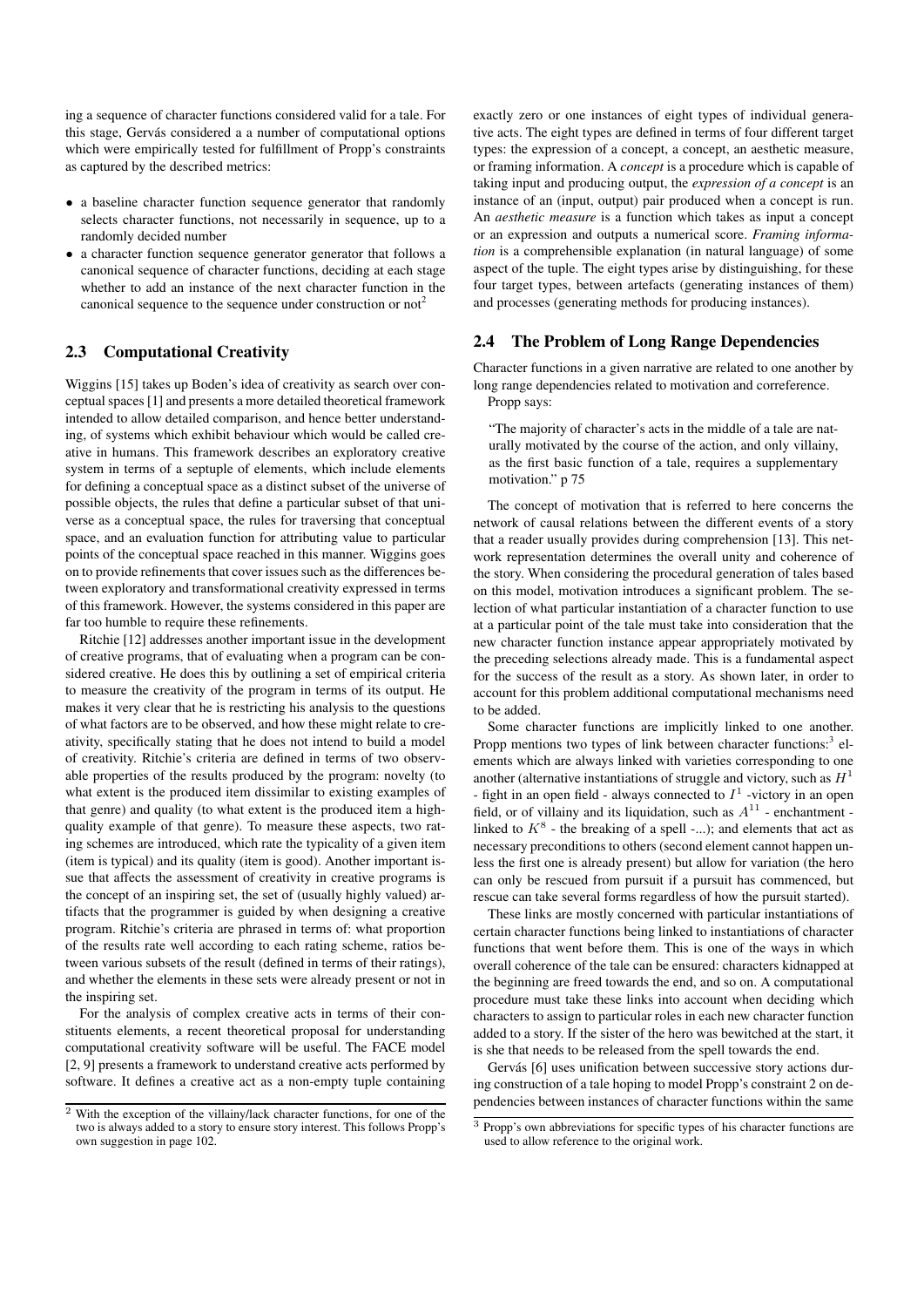tale as described in section 1. However, this only worked to a certain extent. The use of unification / accommodation enables the system to partially model long range dependencies between character functions. If the choice for a character function such as liquidation of misfortune or lack depends on which particular story action was chosen to instantiate the character function for lack, this procedure will both block non appropriate instantiations for liquidation (as their preconditions will not be satisfied) and will ensure the appropriate assignment of variable names to ensure coherence (for instance, that the person that was kidnapped at the beginning be freed towards the end). The problems that arise are apparent in the example of story output given in Gervás [6]. In this example, as a result of the unification procedure employed, the hero that departs is associated with the hero that returns, and also with the character that performs all the tasks associated with the hero in between those two events. This does indeed capture some of the dependencies implicit in Propp's analysis. However, in the same story, a villain maims a certain victim, but the story neither resolves this villainy nor punishes the villain. Yet this is surely the kind of dependency between character functions that Propp is considering when he mentions "Of course, one must also keep motivations, connections, and other auxiliary elements in mind" p. 111-112.

The story evidences some of the problems with literal implementation of Propp's algorithm: long range dependencies are captured by the unification mechanism when the two character functions involved appear in the plot driver (hero sets out and returns), but the mechanism for generating the driver does not take them into account. As a result, for instance, the villain and the false hero go unpunished in this case. This suggests that some computational means of taking the long range dependencies into account must be included to improve the performance of such systems.

# 2.5 The Problem of Endings

A different point to consider is whether a sequence of functions generated in this way allows for a story with a satisfactory ending. This important point was not considered in detail by Propp, possibly due to the fact that his main goal was to propose an analytical framework to help classify folk tales. The proposal of a related generative procedure was a side product, and Propp never considered the problem of when to end a story. From a computational point of view, however, the need for a clear stopping condition on the construction procedure is paramount.

The most relevant mentions of endings in Propp's book occur in pages 58 ("A great many tales end on the note of rescue from pursuit.") and 64 (on the subject of the reward / marriage character function: "At this point the tale draws to a close.").

#### 3 Missing Pieces in Propp's Generative Procedure

Existing efforts (such as Gervás  $[6]$ ) have demonstrated the potential of Propp's generative procedure for story construction as a blueprint for a computation solution to story generation. But they have also uncovered a number of points where the description of the procedure and/or the required operations is vague. The main computational contribution of this paper involves a closer study of two important points for computational story construction: the existence and management of dependencies between character functions and the need for a stopping condition to determine when a satisfactory sequence of character functions has been obtained. As explained above, Propp mentions dependencies in various ways, but he does not go into detail of how

they may be treated during generation. On the subject of endings, he says very little. His proposed procedure does implicitly contain a solution: as it involves following the canonical sequence, deciding for each character function whether to include it or not, the procedure ends when the end of the sequence is reached. This will be our baseline solution, but we also want to consider if more informed solutions might perform better with respect to the potential of the resulting sequence to support a satisfactory ending.

Following Gervás [6] the present paper will focus on a representation of stories at a conceptual level, as sequences of character functions, and omit issues concerning the more detailed elements of Propp's analysis.

#### 3.1 Long Range Dependencies between Character Functions

As described in section 2.4, the existence of long range dependencies between character functions is noted by Propp, but not actually addressed in terms of how it should affect the computational procedure described for story generation. To establish that, we need to identify these long range dependencies, how their satisfaction might be evaluated over sequences of character functions, and how they might be taken into consideration during construction of these sequences.

#### *3.1.1 Identifying Long Range Dependencies*

Dependencies can be of two types. Some dependencies are such that a sequence is only acceptable if both character functions involved are present (for instance, if the hero is tested he has to react, and if he reacts it is because the has been tested, or a struggle and victory, or the setting of a difficult task and its resolution, or a pursuit and a rescue from pursuit). This is equivalent to each character function being a necessary and sufficient condition for the other. But there is also a different type of dependency where the presence of one character function suggest that another one may follow, but that one can occur without the previous one (for instance, if the hero is branded at some stage during the tale, it is very likely that he will be recognised by the brand later in the tale; however, he may also be recognised by some other means). In this case, the first character function is a sufficient (but not necessary) condition for the second one.

Some character functions have several possible dependents. For instance, the presence of character function *unrecognised arrival* (the hero arrives at a new place in disguise) early in the sequence suggest that the character function *unfounded claims* (a false hero tries to claim merit on some of the hero's actions) may appear later, but also *hero recognised* (the hero is recognised and his merits are recognised). This type of dependencies create difficulties for simple ways of measuring satisfaction of dependencies.

#### *3.1.2 Evaluating Satisfaction of Long Range Dependencies in Sequences of Character Functions*

In addition to the metric proposed by Gervás [6] to measure conformance with Propp's canonical sequence, we want to consider two additional metrics.

To measure satisfaction of long range dependencies, we consider a metric that computes the number of dependencies that are actually satisfied out of the set that might have been satisfied. This is done by collecting the set of character functions present in the sequence that may have dependencies with other functions, and for each one, checking whether the character function that it depends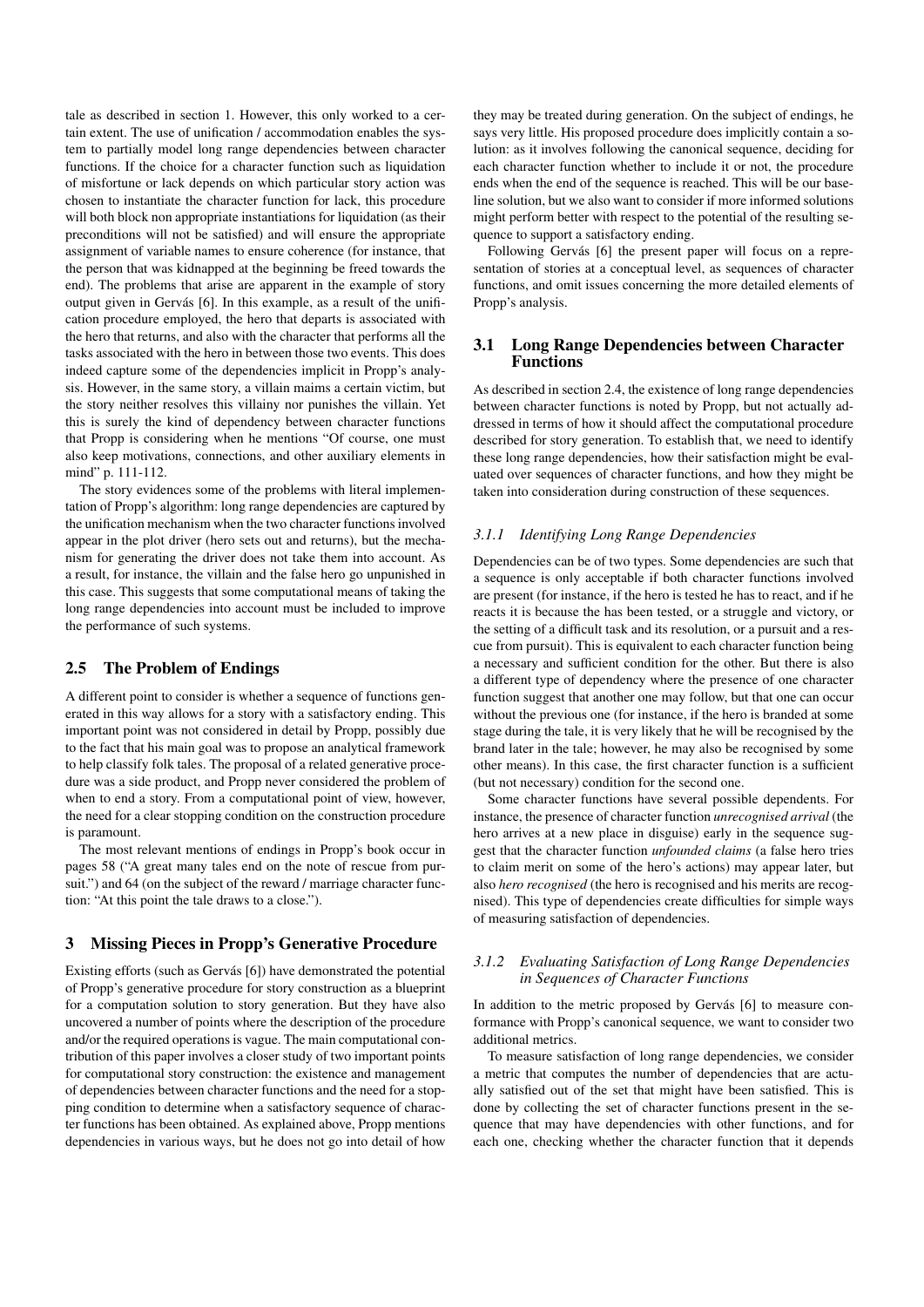| test by donor        |     | hero reaction             |
|----------------------|-----|---------------------------|
| hero reaction        | ٠   | acquisition magical agent |
| villainy             |     | trigger resolved          |
| lack                 |     | trigger resolved          |
| hero dispatched      |     | begin counteraction       |
| hero dispatched      |     | departure                 |
| begin counteraction  |     | departure                 |
| branding             |     | unrecognised arrival      |
| branding             |     | hero recognised           |
| unrecognised arrival |     | false hero exposed        |
| unrecognised arrival |     | unfounded claims          |
| unrecognised arrival |     | hero recognised           |
| unfounded claims     |     | false hero exposed        |
| struggle             | $=$ | victory                   |
| difficult task       | $=$ | task resolved             |
| departure            |     | return                    |
| hero pursued         | $=$ | rescue from pursuit       |
|                      |     |                           |

Table 2. List of long range dependencies between character functions: necessary conditions are indicated with a - sign, necessary and sufficient conditions with an  $=$  sign

upon is present in the sequence (before or after it, depending on the direction of the dependency). Bidirectional dependencies are counted twice if they are not satisfied. To normalise over a large set of tales, the metric currently returns 100 if there are no dependencies or if all dependencies are satisfied, and otherwise a number between 100 and 0 corresponding to the percentage of the dependencies present that have been satisfied.

#### *3.1.3 Considering Dependencies in Generation of Sequences of Character Functions*

Three different strategies for building sequences of character functions are proposed as alternatives of how long range dependencies can be taken into account:

- a baseline approach that follows to the letter the procedure described by Propp: builds a sequences of character functions by randomly deciding whether or not to include character functions from the canonical sequence in the appropriate order (save for the trigger, which is forcefully included, either as a villainy or as a lack)
- an extension of that procedure that takes into account dependencies between character functions by superimposing an alternative procedure for character functions in the sequence that may have dependents earlier in the result sequence accumulated so far; for these, the dependent is always inserted whenever the antecedent is already included
- a refinement on the alternative procedure for character functions that have dependents earlier in the sequence: for character functions subject to dependencies, inserts them if antecedent is already included and no alternative consequents already present (considers the fact that in cases where a character function gives rise to several possible dependents, the presence of one of them may be enough for a satisfactory result)

#### 3.2 Considering Endings

Stopping conditions are crucial in any computational procedure. Story endings are also fundamental in the perception of the quality and the success of a story. In the process of building a sequence of character functions that will give rise to a story, it is important to

consider whether the final character function of the sequence is likely to provide support for a satisfactory ending.

#### *3.2.1 Identifying Character Functions that Support Satifactory Endings*

As described in section 2.5, Propp does not explictly provide much information on the subject of endings. To obtain guidance on this issue one must turn to the set of examples of folk tales he considers in his book. By studying these we can come to some conclusions as to what character functions constitute suitable candidates to end a tale. The examples of tales in Propp's book come in two forms. One is the set of examples of analyses of tales given in Appendix II. The other is the set of schemes for tales tabulated in Appendix III.

Data has been collected for these two sources, and the results are presented in Table 3. Propp considers instantiations of his canonical scheme as the elementary unit for tales, which can be combined into more complex stories. Each instantiation of the canonical scheme is considered a move within the larger tale. The table lists both cases where character functions occur at the end of a tale and where character functions occur at the end of a move within a tale. It seems reasonable to assume that moves within a larger tale may finish in a character function that does not support a satisfactory ending. Yet suitability for ending a move may also be a merit in terms of ability to resolve a narrative thread.

|                           | FE | FS | AF. | AS |
|---------------------------|----|----|-----|----|
| hero marries              |    | 27 |     | 34 |
| hero recognised           |    |    |     |    |
| villain punished          |    |    |     |    |
| acquisition magical agent |    |    |     |    |
| return                    |    |    | 2   | 21 |
| rescue from pursuit       |    |    |     | 12 |
| trigger resolved          |    |    |     |    |
| unrecognised arrival      |    |    |     |    |
| difficult task            |    |    |     |    |
| villainy/lack             |    |    |     |    |
| transfer                  |    |    |     |    |

Table 3. Frequency data for character functions occurring in final positions for tale examples and schemes: FE are final moves in examples, FS final moves in schemes, AE any move in example, AS any move in scheme.

#### *3.2.2 Evaluating the Potential of a Sequence to Support a Satisfactory Ending*

To measure the potential of a sequence to support a satisfactory ending, we consider a metric that computes whether the sequence ends in a character function that has been recorded to occur at the very end of a tale (not at the end of internal moves). The metric assigns a score of 100 it the last character function is within the collected list, and 0 otherwise.

## 4 Experimental Results

Results for the three different strategies for the generation of character sequences that have been tried are reported in Table 4. Each of the alternative implementations was run 100 times and values were averaged over the results.

These data show some interesting results. Given that all the strategies employed are based on following Propp's canonical sequence, the fact that they all achieve top score on the corresponding metric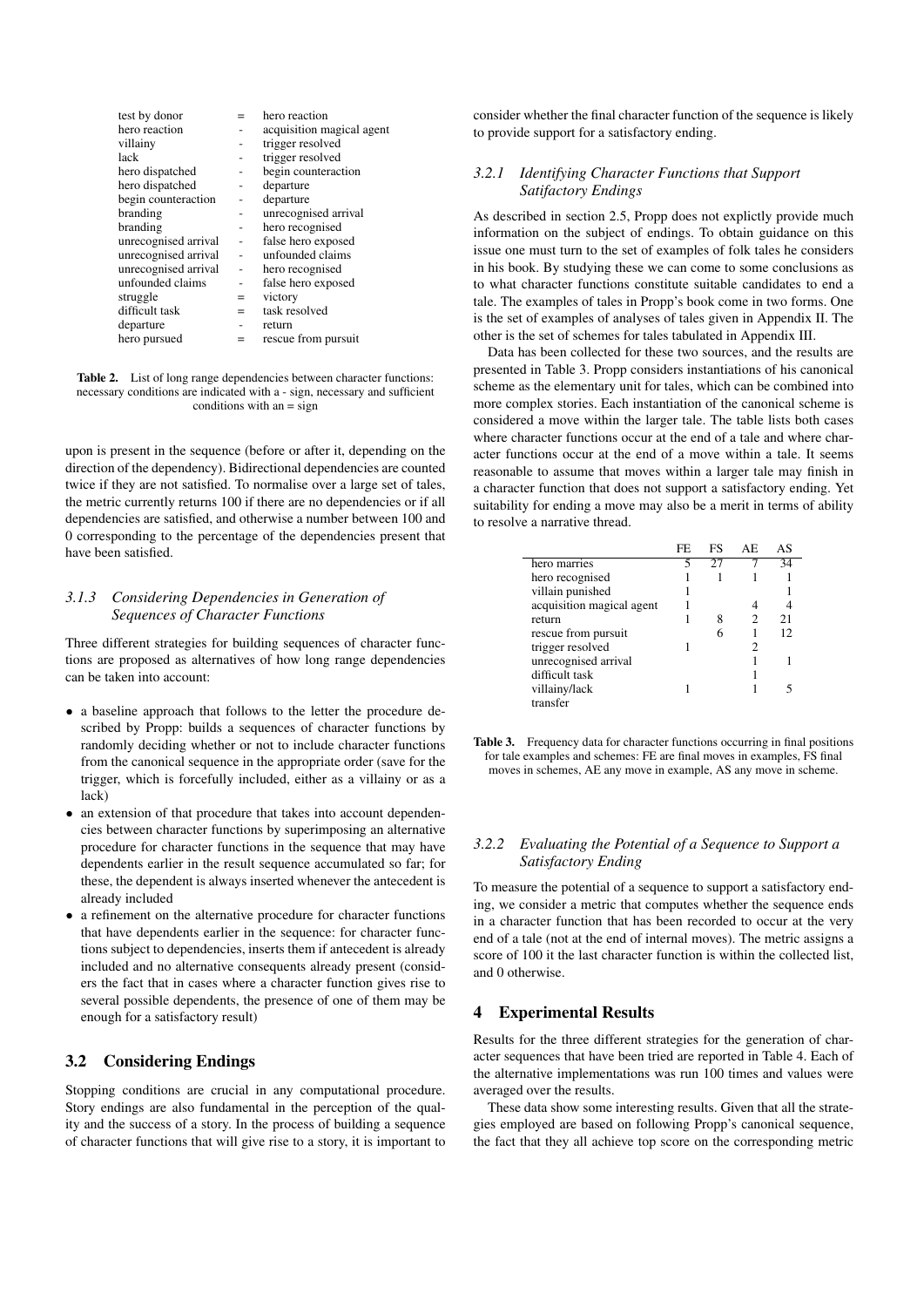| Sequence 1                | Sequence 2                   | Sequence 3                |
|---------------------------|------------------------------|---------------------------|
| (Propp's baseline)        | $(bl + strict dependencies)$ | $(bl + lax dependencies)$ |
| test by donor             | lack                         | test by donor             |
| acquisition magical agent | acquisition magical agent    | hero reaction             |
| lack                      | departure                    | acquisition magical agent |
| hero dispatched           | transfer                     | lack                      |
| acquisition magical agent | trigger resolved             | hero dispatched           |
| transfer                  | unfounded claims             | departure                 |
| victory                   | return                       | trigger resolved          |
| trigger resolved          | unrecognised arrival         | difficult task            |
| return                    | unfounded claims             | task resolved             |
| unfounded claims          | hero recognised              | return                    |
|                           | false hero exposed           | transfiguration           |
|                           | transfiguration              | hero marries              |

Table 5. Examples of sequences of character functions

|              | Random | Sequence Strict | Sequence Lax |
|--------------|--------|-----------------|--------------|
| Conformance  | 100.0  | 100.0           | 100.0        |
| Dependencies | 48.0   | 96.7            | 92.7         |
| Endings      | 70.0   | 58.0            | 73.0         |

Table 4. Results for different strategies for the generation of character sequences

is no surprise. The baseline predictably gets a low score on satisfaction of dependencies but a surprisingly high score on endings. The two alternative strategies for taking long range dependencies into account fare differently with respect to dependencies and endings. The strategy that imposes strictly the presence of any character function linked by a dependency achieves very high results on dependency satisfaction as expected. However, it achieves a very low score for satisfactory endings. The lax strategy of allowing only one dependent to be introduced whenever several are possible suffers a decrease in the degree of satisfaction of dependencies, but achieves a much higher score on satisfactory endings.

Overall, the values for satisfactory endings are low. This raises two different questions. One relates to the suitability of the rough procedure adopted towards the evaluation of this feature. In view of the results, it may pay to consider more fine grained metrics for the quality of endings. The other one points directly to the fact that the default approach to stopping conditions suggested by strict adherence to Propp's generative procedure as he described it may be insufficient to achieve tales with satisfactory endings. Better results would be obtained if some stopping condition is added to the procedure, so that the strategy for deciding whether or not to add a character function to the sequence takes into account some kind of criterion based on whether the last character function added is already a good candidate for a satisfactory ending.

Both of these points are beyond of the scope of the current paper and will be addressed as future work.

Examples of sequences of character functions resulting from these strategies are presented in Table 5.

Sequence 1 was produced by the baseline strategy following Propp's procedure strictly. It obtained a score of 100 on conformance to the canonical sequence, 20 on dependency satisfaction and 0 on potential for satisfactory endings. The low score on dependency satisfaction can be understood seeing that, for instance, the hero is tested and he acquires a magical agent without his reaction to the test being mentioned, the hero is dispatched but he does not actually leave, a victory is mentioned but no preceding struggle is described, and unfounded claims are made and not resolved. The fact that these unfounded claims are made right at the end of the sequence also explains the low score on potential for satisfactory endings.

Sequence 2 was produced by the strategy imposing strictly satisfaction of all dependencies. It obtained a score of 100 on conformance to the canonical sequence, unsurprisingly 100 on dependency satisfaction and 0 on potential for satisfactory endings. The low score on potential for satisfactory endings is explained by the fact that it ends with the character function for transfiguration. This occurs late in the canonical sequence but is followed by other character functions more suited to end the tale (namely marriage / reward, which in this particular case happen to have been ommitted by the random decision procedure). This sequence shows how the imposition of the dependencies forces very coherent subsequences of character functions, even though dependencies are stated only in terms of pairs of functions. This is because the pairs sometimes chain up to produce longer subsequences.

Sequence 3 was produced by the strategy that allows lax satisfaction of dependencies. It obtained a score of 100 on conformance to the canonical sequence, 100 on dependency satisfaction and 100 on potential for satisfactory endings. This is because it finishes the sequence with the most frequently used final character function in the set of stories examined: marriage of the hero. It also happens to read nicely as a coherent story, though this is a feature not actually considered by the metrics in use. Future work should be devoted to capturing this type of feature in an automatically computable metric.

## 5 Discussion

Given that the development effort has focused at a very abstract level of representation, evaluation has to be considered at a corresponding level to provide valid feedback for the improvement of the system. As the linguistic modelling of the stories has not been addressed, evaluation by human volunteers is plagued with difficulty. Introducing some kind of rapidly constructed stage for rendering the results as text by providing text templates for each story action (as done in some existing story generators [10]) is likely to introduce noise in terms of elements present in the text and not necessarily produced by the system. Asking human evaluators to rate the quality of an abstract representation as produced by the system runs the risk of judgements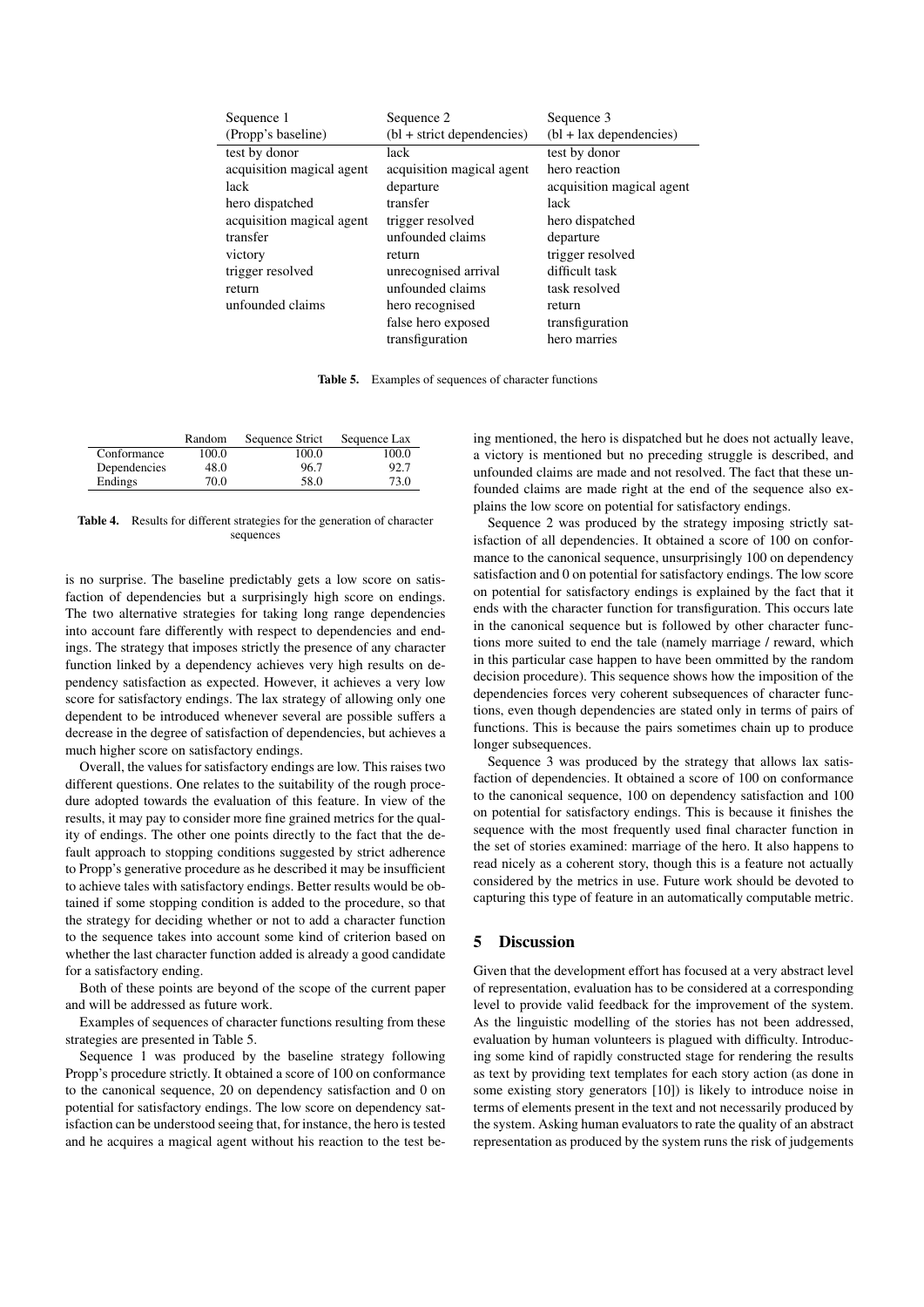being clouded by the difficulty of interpreting the representation.

Additionally, evaluations by humans necessarily have to be restricted to a small number of instances of system output. The choice of which particular instances to test is left to the designer of the experiment, and there is a risk of focusing on examples that are not representative of system performance overall.

As an alternative, quantitative procedures have been defined to measure the specific qualities desired for each stage of the representation, at a corresponding abstract level. These procedures can be applied to a large number of system results, providing a measure of the quality of system output at the working level of abstraction and applicable to a broad range of system results, leaving no doubt as to their significance over the complete set of outputs.

In terms of the criteria defined by Ritchie, the metrics presented in this paper for the evaluation of sequences of character functions are clearly instances of ratings of typicality, rather than novelty of these sequences. Conformance to a canonical sequence, satisfaction of dependencies, and provision for satisfactory endings constitute valuable features of an acceptable story. In fact, stories are more likely to be considered novel the further away they are from a canonical sequence, or if they allow for some unresolved dependencies, or if they opt for an unconventional ending. In this sense, the framework described in the present paper is unlikely to be considered creative by any standards. Nevertheless, it addresses fundamental issues concerning computational attempts to generate stories.

The framework proposed by Wiggins can be used to analyse the type of creative system that is being considered. The procedures described in this paper for generating sequences of character functions can be understood as defining a conceptual space of sequences of character functions. For each different strategy, the resulting conceptual space is different. The description of the strategy itself constitutes an instance of the traversal function that Wiggins defines to traverse the conceptual space. The definition of the conceptual space is implicit in the description of each strategy, as each one rules out different kinds of sequence of character function. For instance, all the strategies discussed in this paper rule out sequences of character functions that do not conform with Propp's canonical sequence (as shown by the results given in Table 4).

The metrics defined over sequences of character functions constitute instances of evaluation functions as defined by Wiggins. These metrics assign different values to elements of these conceptual spaces. The fact that the metrics are applicable to elements of all the different conceptual spaces is an important insight. In truth, these metrics are defined in such a way that they pick out elements of particular conceptual spaces by assigning high scores to them. In particular, the metric for satisfactory endings assigns top scores to sequences from a particular conceptual space that would only include sequences with satisfactory endings.

As mentioned above, the procedures for generating character functions described in this paper exhibit very low indices of creativity. However, they constitute an elementary exploration of what the conceptual spaces are for this particular kind of artefact, what traversal functions can be defined, and what metrics might be useful to capture features that humans consider typical for this domain. Once these basic elements have been established, more elaborate generative procedures may be explored. These can involve systematic exploration of how these basic elements can be progressively modified. The degree of transgression of the modifications considered would likely determine the perception of creativity arising from the results obtained. Along these lines, Propp himself considers some simple transgressions of his framework as possible when he talks about the

possibility of having *inverted sequences* (p. 107), where character functions occur out of order but this is not considered a transgression of the basic rule. More elaborate transgressions are likely to lead to conceptual spaces further away from those considered here. As this happens, more refined evaluation functions will be required. This type of progression can be observed between the system presented by Gervás [6] and the one presented in this paper. Where the paper by Gervás addresses the construction of sequences of character functions, the strategies he defines determine a conceptual space of character functions different from those considered here (except for the baseline solution following Propp's procedure strictly, which is similar in both). To the extent that the present paper addresses issues not considered by Gervás [6], such as long range dependencies and endings, new extensions of the metrics are needed. The conceptual spaces defined by the strategies presented here constitute subsets of the more generic conceptual space defined by the baseline.

With respect to Colton's FACE model, Propp's generative procedure would constitute a *concept* of the process type. The particular implementation of that procedure described here would constitute an *expresion of that concept*, different from the expression of that same concept described in Gervás [6]. Interestingly enough, each sequence of character functions obtained by either of these procedures would itself be a concept of the artefact type, susceptible of being expressed in different ways. Gervás [6] provides more detail on how a sequence of character functions can, by means of an additional computational procedure, come to be expressed as a set of predicates describing specific instantiations of the character functions, all linked by a set of shared variables that represent the characters in the story. The procedure for generating such a sequence of predicates from a sequence of character functions would be a concept of the process type. Similar considerations can be made about the final stage in the construction of a story, that of rendering the set of predicates as text. This final text would itself be an artefact with an associate process to produce it.

With respect to the creative potential of the proposed framework, two different issues remain to be addressed. One is the need to avoid repetition, so that once a particular sequence of character functions has been produced by the system, the following attempts by the system try to avoid using the same character functions in the same order. Another is the possibility to break away from the rigid procedure for constructing stories, so that good stories beyond the set defined by the given rules can be achieved. The first issue corresponds to providing the system with better opportunities to explore regions of the conceptual space being searched that have not been visited already. The second issue corresponds to exploring possibilities of transforming the conceptual space to be explored beyond the one defined by the rigid rules set by Propp. According to Wiggins' framework, this would require the development of both new procedures for constructing stories (which would transform the definition of the conceptual space and the function for traversing) but most importantly, the definition of an evaluation that captures this concept of a *good* story beyond obeying structural constraints and conforming with Propp's morphology of the folk tale. Both of these remaining issues will be addressed as further work.

#### 6 Conclusions

The generative procedure for constructing instances of Russian fairy tales provided by Vladimir Propp and based on his analytical framework does provide a very insightful model of the task of story generation. The division it provides of the task into the construction of an